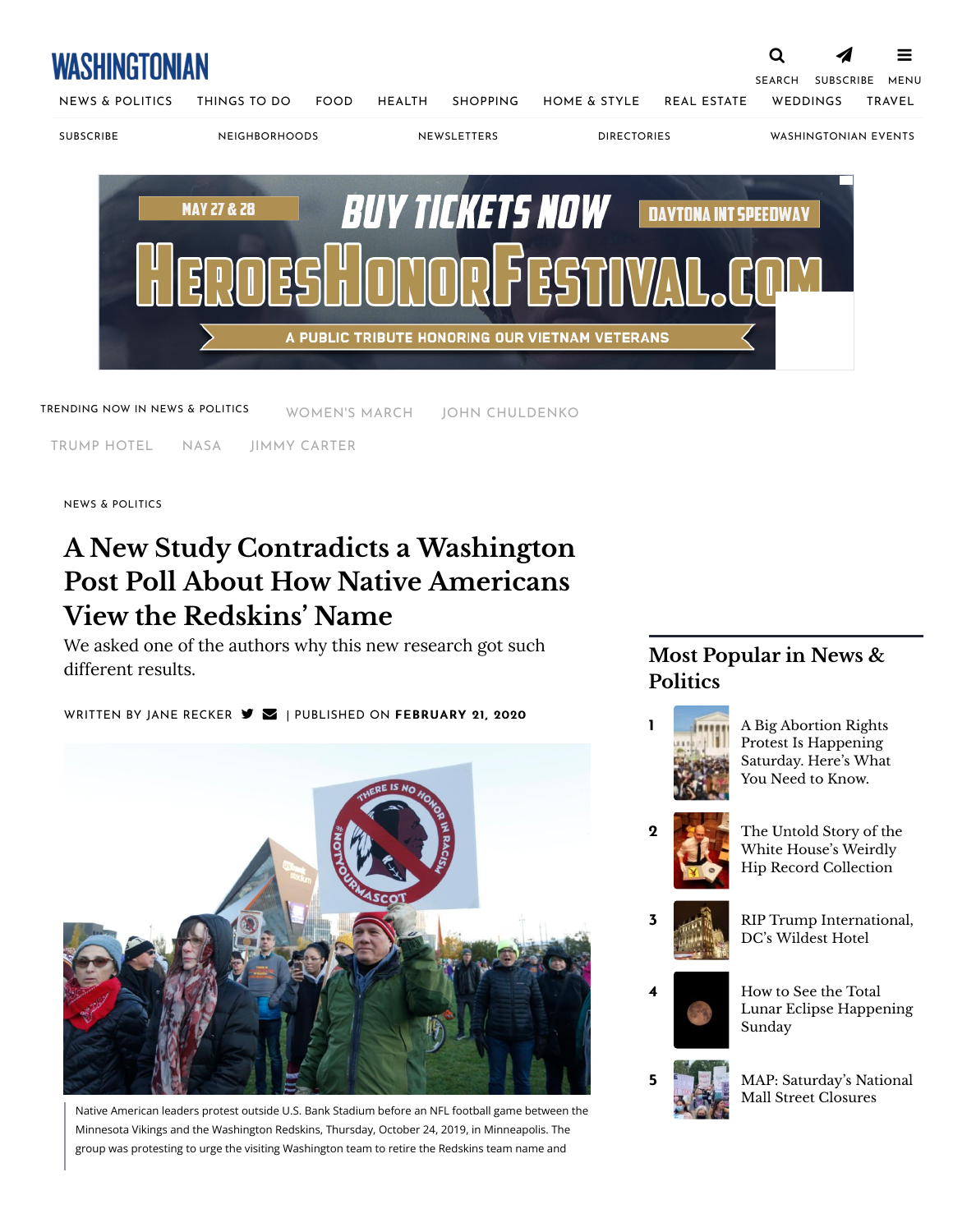In 2016, the *Washington Post* [published a poll](https://www.washingtonpost.com/local/new-poll-finds-9-in-10-native-americans-arent-offended-by-redskins-name/2016/05/18/3ea11cfa-161a-11e6-924d-838753295f9a_story.html) about whether Native Americans found the Washington Redskins' name offensive. Ninety percent of respondents said they were not offended by the team's name. The poll has since been used by **[Dan Snyder](https://www.washingtonpost.com/news/dc-sports-bog/wp/2016/05/19/reaction-to-latest-redskins-name-poll-despite-results-strong-emotions-remain/)** and other team owners as evidence that their Native American mascots are inoffensive.

But [a new study](https://psyarxiv.com/d5gte/) from academics at the University of Michigan and UC Berkeley contradicts that data. In a scientific survey of more than 1,000 Native Americans, roughly half of the participants said they were offended by the Redskins' name. Moreover, 65 percent said they were offended by sports fans performing a "tomahawk chop," and 73 percent said they were offended by fans imitating Native American dances.

We sat down with study coauthor **Stephanie Fryberg**, a professor at the University of Michigan, to chat about why her study got such different results.

#### **How did this study come to be?**

It stems back to the 2016 *Washington Post* poll. It argued that 90 percent of Native people are not offended [by the Redskins name]. And then there was [another poll](https://www.washingtonpost.com/local/a-survey-explores-how-native-americans-feel-about-the-name-washington-redskins-no-its-not-that-survey-this-one-is-new/2019/08/09/e38553bc-b581-11e9-8949-5f36ff92706e_story.html) that came out in 2019 that claimed to have the same result as the *Washington Post*, but their data was quite different. There are Native-driven polls that show very different results. And yet, for some reason, this *Washington Post* poll is seen as having killed the debate. And so when that second article came out, my team sat down and asked the question, "Can we do a study that would both be a check of the work they did, and be scientific as opposed to a public opinion poll? Can we create a poll that would really consider the literature, and see if we could account for more of the variation in Native people's experiences?" There are fatal flaws with the *Washington Post poll.* 

#### **And what are those? Because maybe public opinion has changed in the four years since the** *Post* **poll was conducted, but the discrepancy between their results and yours still seems pretty drastic.**

I mean, [the *Post* poll] would never be scientifically published. They called people, as part of a larger study, and they had these items [about mascots] in there. One of the things that we know in science is that the questions you ask before and after influence the response. For example, if I asked you a really serious question about people who are dying in your community, and then I say, "By the way, are you offended by Native mascots?" you see how you can really influence people. People have requested to know what the items were and what order they were in. The second issue is that they called people. There's very good data that shows when you do a call versus online, it changes peoples' responses. When you call, people are more likely to give positive and socially desirable answers. And then they only allowed as answers to their question, "are you offended, are you indifferent, are you not bothered?" Native people telling a person they don't know that they're "offended," that's a strong emotion.

**It seems like there would be shades of gray in there.**

Plus: **Looking for you luxury apartment rental? Look no** 

 $($ https://adclick.g.doub

### *Washingtonian* **Magazine**

May 2022: Fantastic Foodie Getaways

[VIEW ISSUE](https://www.washingtonian.com/2022/04/22/april-2022-contents-page-the-hottest-neighborhoods-of-washingtons-real-estate-boom-2/)

[SUBSCRIBE](https://www.washingtonian.com/subscribe)

### **Follow Us on Social**

WE'LL HELP YOU LIVE YOUR BEST #DCLIFE EVERY DAY

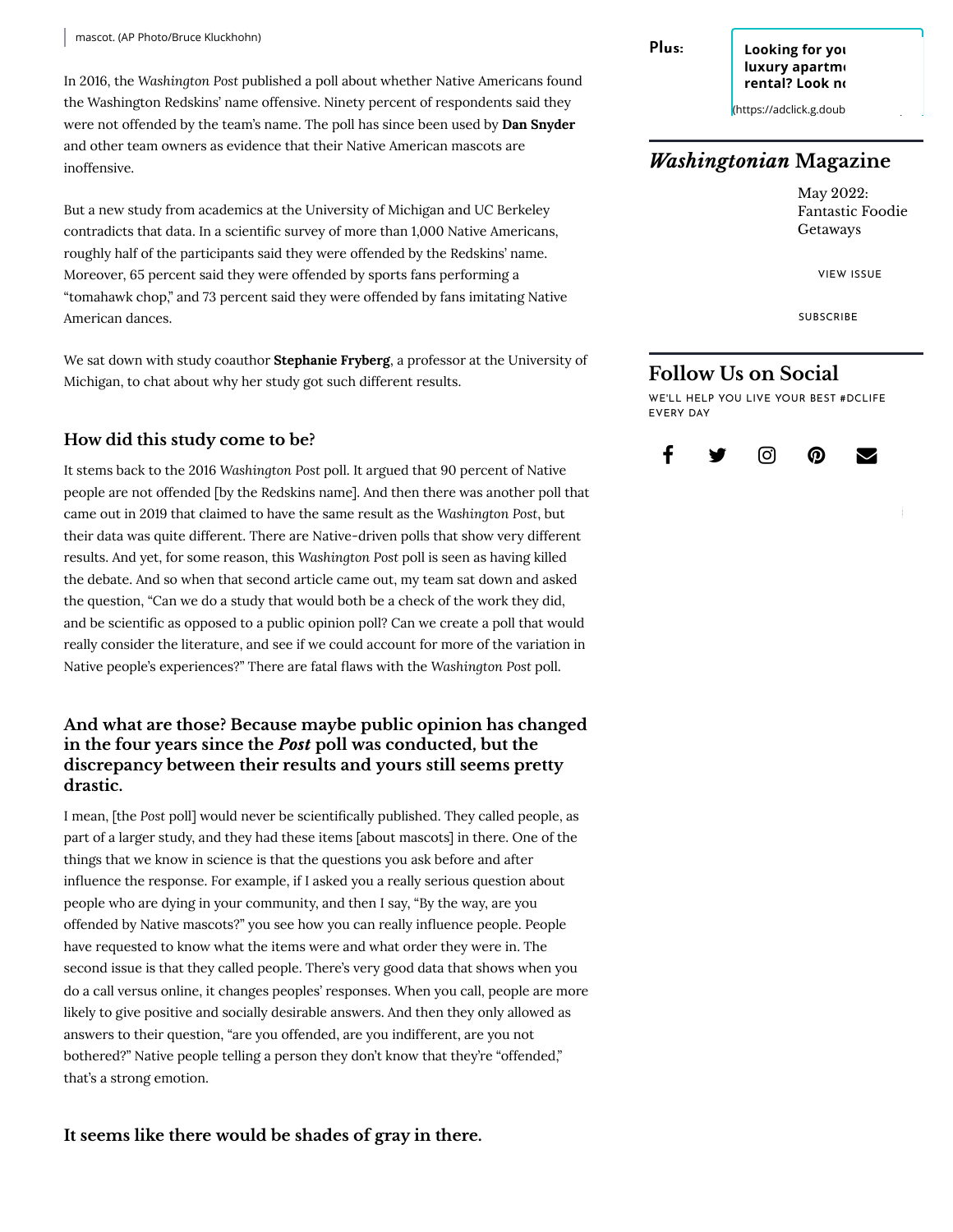For sure. We took the same question [the *Post* asked], but we gave participants a oneto-seven scale. So you can answer, "I'm somewhat offended, I'm moderately offended, I'm extremely offended." We also didn't call them, we allowed them to do it online. There's no stranger or other person you're trying to account for, [worrying] what they're going to think about your response. Many Native scholars have reached out and asked for the [*Post's*] data. Or, better yet, show us what your questionnaire was, what are all of the items that you asked? They won't share it. None of that.

[When asked to comment on this study, the *Post* shared a [summary of the data](https://apps.washingtonpost.com/g/page/national/washington-post-poll-of-native-americans-on-redskins-team-name/2032/) it collected and an [FAQ about the poll i](https://www.washingtonpost.com/local/how-the-washington-post-conducted-the-survey-on-the-redskins-name/2016/05/19/98c0a4ae-1b8c-11e6-9c81-4be1c14fb8c8_story.html)n addition to the following statement:

"Our 2016 poll on views of the Redskins' team name is the most recent survey based on a random national sample of Native American adults. We were transparent about our survey's [methodology,](https://www.washingtonpost.com/local/how-the-washington-post-conducted-the-survey-on-the-redskins-name/2016/05/19/98c0a4ae-1b8c-11e6-9c81-4be1c14fb8c8_story.html) including [how questions were worded](https://apps.washingtonpost.com/g/page/national/washington-post-poll-of-native-americans-on-redskins-team-name/2032/) and what steps were taken to ensure the sample was representative of Native Americans' opinions."]

We're going to make the data [of our study] public so anyone can go in and look. It's called open science, it's about transparency. We also asked about peoples' identities. One of the things that public opinion polls do is they homogenize groups, they oversimplify issues. We have twice as many Native people in our sample, and then we ask really important questions about identity centrality. Are you a member of a federally recognized tribe? How important is being Native to your well-being? What are everyday things you do that are Native? So we can both look at people who are highly identified with being Native, for whom seeing a stereotype is going to hurt them, because being Native is important to who they are. Then we can look at people who are low in all of these markers. We found that, even in that group, there's no way for us to cut up our data and get 90 percent [who are not offended]. No way. When we look at the high and low of people who do a lot of Native cultural practices, you see 67 percent in the high quartile are offended both by the Redskins' discriminatory and racist mascot. On the low end of that scale, we're still talking about 40 percent of people who are offended.

#### **What do you hope to accomplish with this new data?**

I think there's a way in which we can reach out to fans to help them to understand that they are contributing to the dehumanization of Native people. Ninety percent of Native women experience physical or sexual violence in their lifetime, 80 percent of them at the hands of non-Natives. Did you know that in January, 453 Native women and girls were murdered or missing? 453. In January. When you dehumanize a group, it allows all these terrible things. Everything that you're seeing is about protecting white people and letting them play Indian and feel good, but it's literally hurting our people.

#### **I wonder if people who are ardent supporters of the Redskins' name see "being o!ended" as a serious issue. How do you change those minds?**

I think there's evidence that people are starting to be aware [that it is serious]. For the last four years, tribal leaders have been standing up and saying "we are offended," and they would simply say, "no, sit down, 9 out of 10 Native people are not offended," based on a bad survey. Part of the reason I study this is because I'm really interested in how cultural representations shape identity and development. Did you know that